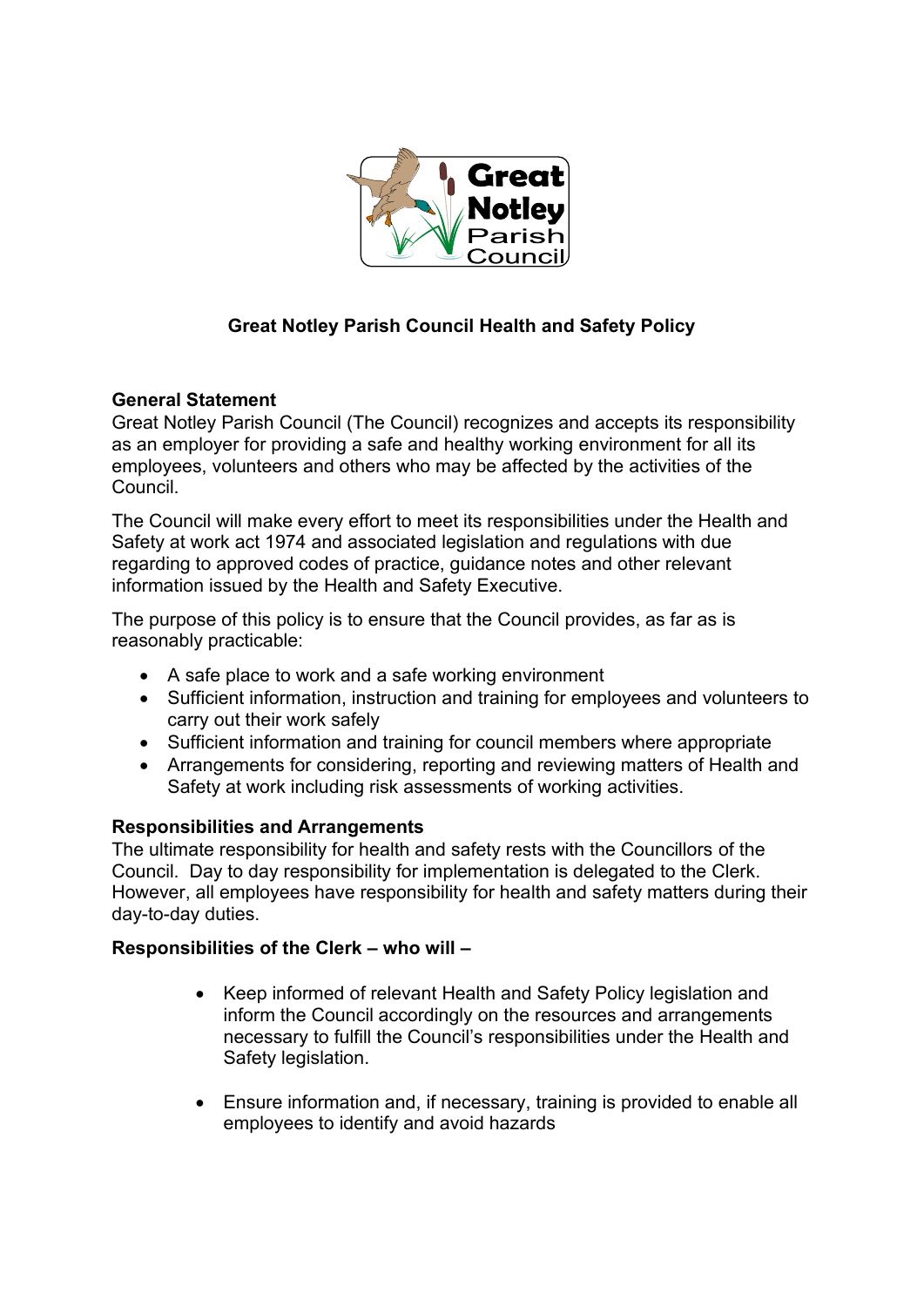- Ensure that regular risk assessments are carried out where required with subsequent consideration and review of any necessary corrective/protective measures.
- Maintain a record of risk assessments
- Make arrangements to ensure that volunteers working for the Council comply with all reasonable health and safety at work requirements.
- Liaise with contractors engaged by the Council to view the health and safety measures that will be put in place regarding work to be carried out on behalf of the Parish Council.
- Maintain a central record of notified accidents
- Facilitate the inspection of equipment for health and safety checks.
- When an accident, near miss or dangerous occurrence occurs take immediate action to prevent a recurrence or further accident and to complete the necessary accident reporting procedure.
- Any health and safety issues that cannot be addressed adequately should be referred to the Chairman of the Parish Council or if they are unavailable to the Vice Chairman.
- Ensure all insurance policies are kept up to date.

### **Responsibilities of Councillors, employees, contractors and volunteers who will –**

- Co-operate fully with the aims and requirements of this policy and comply with Codes of practice or work instructions for health and safety.
- Familiarize themselves and ask for advice (if necessary) in relation to health and safety instructions
- Take reasonable care of their own health and safety, use appropriate personal protective clothing and equipment and ensure that appropriate first aid material is available
- Take reasonable care for the health and safety of other people who may be affected by their activities
- Not intentionally interfere with or remove safety guards, safety devices or other equipment provided for health and safety.
- Not misuse any plant equipment tools or material so as to cause risks the health and safety.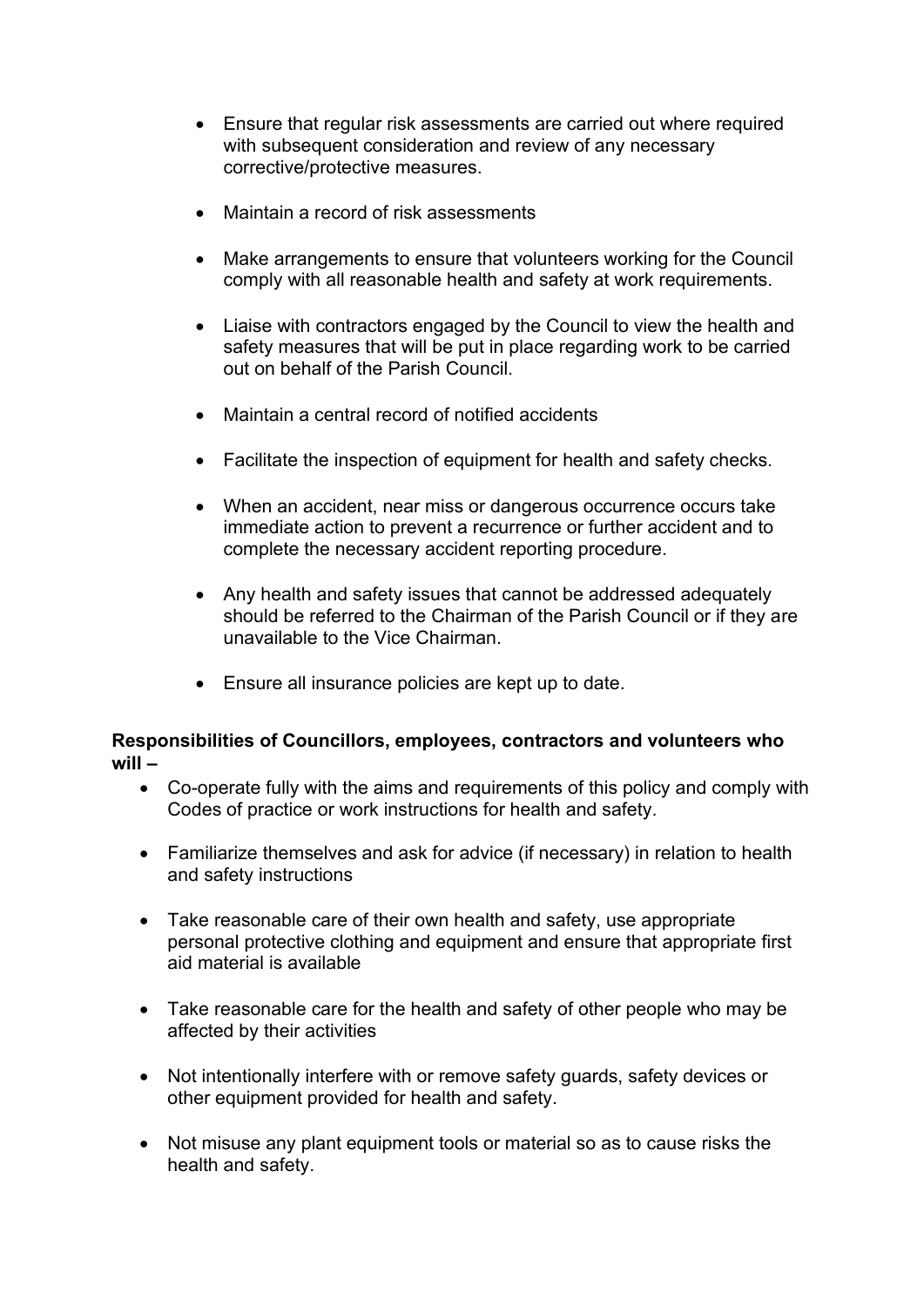- Report hazards and defect to the Clerk immediately, if reports are made verbally, they should be followed up by a written report confirming the nature of the problem its severity and any recommendations for action.
- Report any accidents near misses or dangerous occurrences to the Clerk immediately or as soon as is reasonably practicable and to assist with the investigation of such.

……………………………………………………. ………………………………

#### **Review**

The Policy shall be reviewed on an annual basis

Signed by the Chairman of the Parish Council Dated

Policy adopted 5<sup>th</sup> May 2021

Reviewed 9<sup>th</sup> May 2022

Date of next review May 2023

### **Appendix 1**

### **Documentation implemented**

#### **Risk assessments**

For Litter picking activities including lone working

For salt spreading

For use of leaf blower

For erecting flags on the flag poles

Homeworking Risk Assessment

Risk assessment for community activities (Remembrance Service, Christmas event)

#### **Policies**

Van policy

First Aid Policy